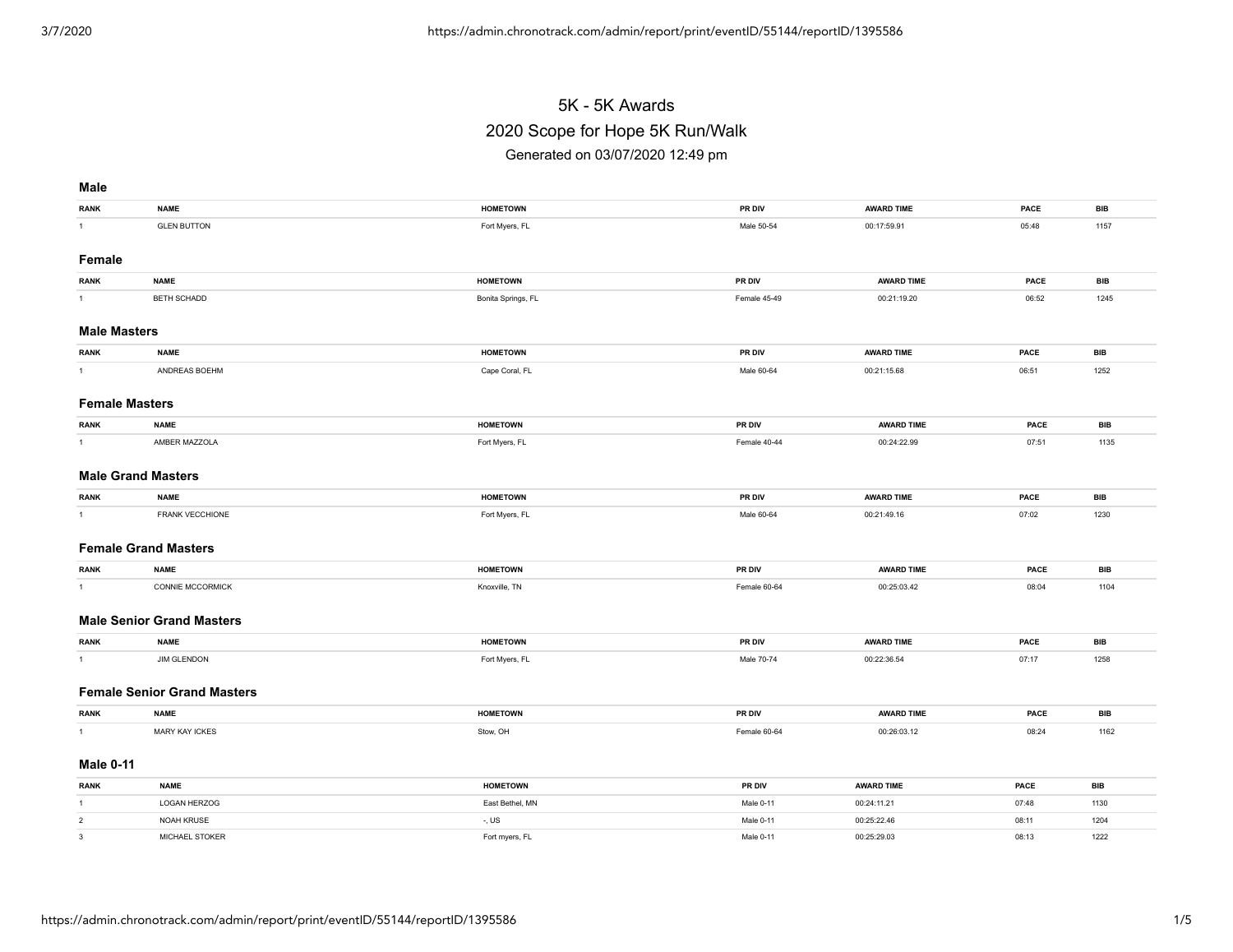## **Female 0-11**

| <b>RANK</b> | <b>NAME</b>    | <b>HOMETOWN</b>    | PR DIV      | <b>AWARD TIME</b> | PACE  | BIB  |
|-------------|----------------|--------------------|-------------|-------------------|-------|------|
|             | SOPHIA SCHUETZ | Bonita Springs, FL | Female 0-11 | 00:33:20.54       | 10:44 | 1262 |
|             | KANF ARCHIBALD | Fort Myers, FL     | Female 0-11 | 00:42:03.54       | 13:33 | 1217 |
|             | CALLIE SOUSA   | Fort Myers, FL     | Female 0-11 | 00:42:08.19       | 13:34 | 1266 |

# **Male 12-15**

| <b>RANK</b> | <b>NAME</b>          | <b>HOMETOWN</b>  | PR DIV     | <b>AWARD TIME</b> | PACE  | BIB  |
|-------------|----------------------|------------------|------------|-------------------|-------|------|
|             | VILLIAM VERTREES     | Fort Myers, FL   | Male 12-15 | 00:29:00.95       | 09:21 | 1174 |
|             | <b>DAMIEN RIVERO</b> | Lehigh Acres, FL | Male 12-15 | 00:34:32.31       | 11:08 | 1192 |
|             | RILFY BARSON         | Fort Myers, FL   | Male 12-15 | 00:41:44.39       | 13:27 | 1109 |

## **Female 12-15**

| <b>RANK</b> | <b>NAME</b> | <b>HOMETOWN</b> | PR DIV      | <b>AWARD TIME</b> | PACE |  |
|-------------|-------------|-----------------|-------------|-------------------|------|--|
|             | ERTREES     | 7. 1            | emale 12-15 | J0:35:13.05       | 11:2 |  |

## **Male 16-19**

| <b>RANK</b> | <b>NAME</b> | 10011770111<br>:IUWN | PR DIV    | <b>AWARD TIME</b> | PACE  |      |
|-------------|-------------|----------------------|-----------|-------------------|-------|------|
|             |             |                      | 16-19     | -- -- --          | 08:12 | 1141 |
|             |             | <u>.</u>             | $10 - 15$ |                   | 11:07 | 126  |

#### **Male 20-24**

| <b>RANK</b> | <b>NAME</b>       | <b>HOMETOWN</b> | PR DIV | <b>AWARD TIME</b>        | PACE  | -RI |
|-------------|-------------------|-----------------|--------|--------------------------|-------|-----|
|             | <b>ERIC TOLEF</b> |                 |        | $\overline{\phantom{a}}$ | 08:00 |     |

## **Female 20-24**

| <b>RANK</b> | <b>NAME</b>            | <b>HOMETOWN</b>      | <b>PR DIV</b> | <b>AWARD TIME</b> | PACE  | <b>BIB</b> |
|-------------|------------------------|----------------------|---------------|-------------------|-------|------------|
|             | <b>TAYLOR BURNETT</b>  | North Fort Myers, FL | Female 20-24  | 00:23:36.57       | 07:36 | 1152       |
|             | MCKENNA BEACH          | . ບຣ                 | Female 20-24  | 00:24:44.21       | 07:58 | 1201       |
|             | <b>LINDSAY VIGNESS</b> | Fort Myers, FL       | Female 20-24  | 00:28:08.50       | 09:04 | 125        |

#### **Male 25-29**

| <b>RANK</b> | <b>NAME</b>                | <br>: I UWN | PR DIV | <b>AWARD TIME</b> | PACE  | <b>BIB</b> |
|-------------|----------------------------|-------------|--------|-------------------|-------|------------|
|             | <b>AS ABERNATHY</b>        |             | Mole 1 | 00:21:07.12       | J6:48 | . 120      |
|             | <b>DDAND</b><br>ET ER SUIT |             |        | 0:34:49.5         | 11:13 | 1209       |

#### **Female 25-29**

| <b>RANK</b> | <b>NAME</b>           | <b>HOMETOWN</b> | PR DIV       | <b>AWARD TIME</b> | PACE  | BIB  |
|-------------|-----------------------|-----------------|--------------|-------------------|-------|------|
|             | ANGELA CIROALO        | Fort Myers, FL  | Female 25-29 | 00:22:54.66       | 07:23 | 1220 |
|             | <b>KRYSTAL SOVERN</b> | Cape Coral, FL  | Female 25-29 | 00:29:00.06       | 09:2' | 1131 |
|             | <b>EMILY MORRIS</b>   | Fort Myers, FL  | Female 25-29 | 00:32:13.40       | 10:23 | 1128 |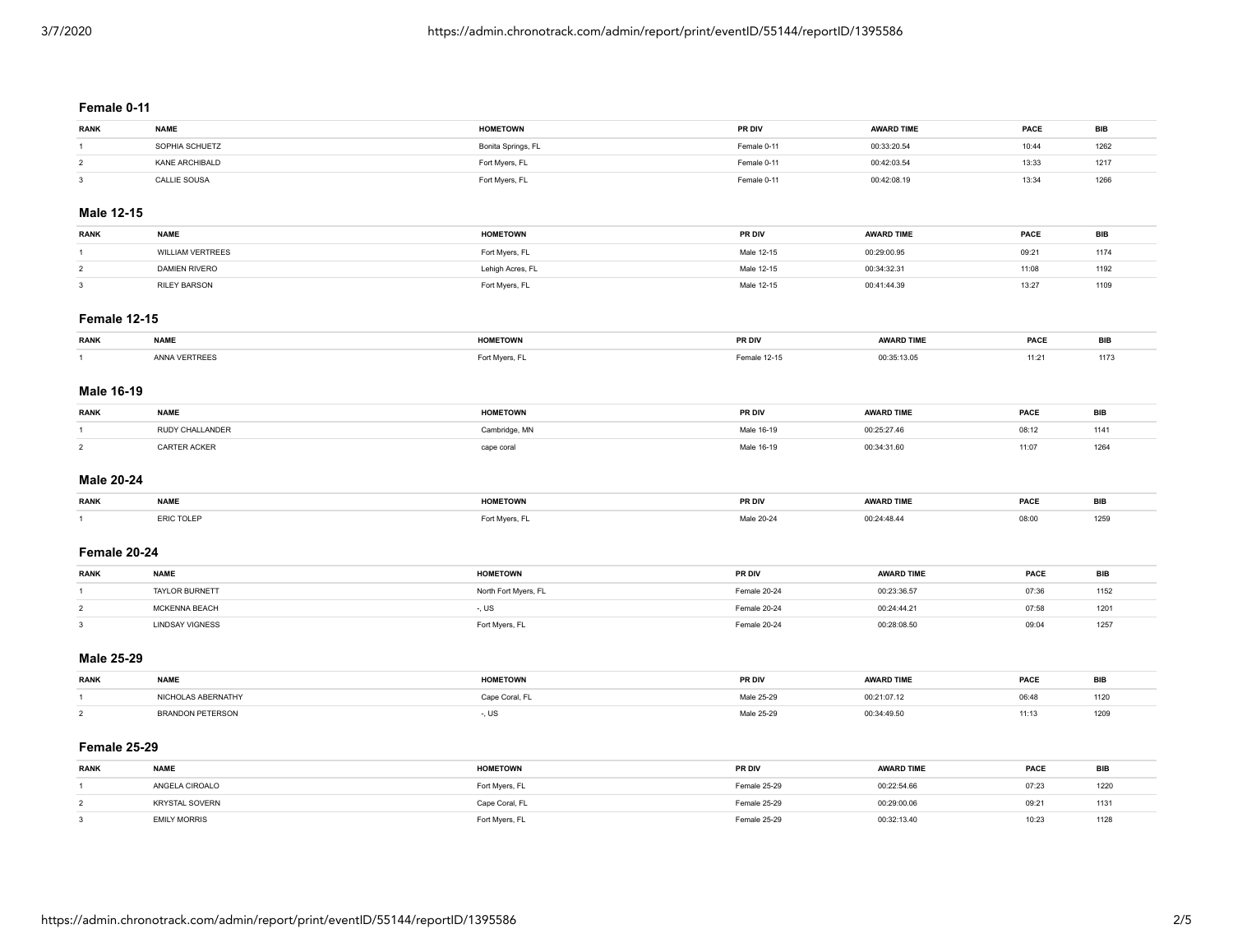## **Male 30-34**

| <b>RANK</b> | <b>NAME</b>             | <b>HOMETOWN</b> | <b>PR DIV</b> | <b>AWARD TIME</b> | PACE  | BIE  |
|-------------|-------------------------|-----------------|---------------|-------------------|-------|------|
|             | <b>STEPHEN STEFANIK</b> | Cape Coral, FL  | Male 30-34    | 00:21:17.65       | 06:52 | 112' |
|             | <b>SCOTT SVEC</b>       | Fort Myers, FL  | Male 30-34    | 00:22:11.37       | 07:09 | 1256 |
|             | TRAVIS RADEMAKER        | Fort Myers, FL  | Male 30-34    | 00:23:45.27       | 07:39 | 1197 |

## **Female 30-34**

| <b>RANK</b> | <b>NAME</b>    | <b>HOMETOWN</b> | <b>PR DIV</b> | <b>AWARD TIME</b> | PACE  | BIB  |
|-------------|----------------|-----------------|---------------|-------------------|-------|------|
|             | KIM HITE       | Punta Gorda, FL | Female 30-34  | 00:23:23.54       | 07:32 | 250  |
|             | MELANIE DANNER | Fort Myers, FL  | Female 30-34  | 00:25:17.36       | 08:09 | 1146 |
|             | AUREN BERNBAUM | Tewksbury, MA   | Female 30-34  | 00:25:41.07       | 08:17 | 1115 |

## **Male 35-39**

| <b>RANK</b> | <b>NAME</b>   | <b>JOMETOMA</b><br>EIUWN | <b>PR DIV</b>   | <b>AWARD TIMF</b> | PACE  | ייי |
|-------------|---------------|--------------------------|-----------------|-------------------|-------|-----|
|             | MATTHEW GERKE |                          | 35-39<br>Male - | :18:36.2          | 06:00 | 123 |

#### **Female 35-39**

| <b>RANK</b> | <b>NAME</b>            | <b>HOMETOWN</b> | <b>PR DIV</b> | <b>AWARD TIME</b> | <b>PACE</b> | <b>BIB</b> |
|-------------|------------------------|-----------------|---------------|-------------------|-------------|------------|
|             | JANEL MASSING          | Fort Myers, FL  | Female 35-39  | 00:22:41.79       | 07:19       | 1216       |
|             | <b>DANIELLE STOKER</b> | Fort Myers, FL  | Female 35-39  | 00:25:34.92       | 08:15       | 1221       |
|             | <b>JESSICA ZOELLER</b> | Cape Coral, FL  | Female 35-39  | 00:27:21.67       | 08:49       | 1153       |

## **Male 40-44**

| <b>RANK</b> | <b>NAME</b>       | <b>HOMETOWN</b> | <b>PR DIV</b> | <b>AWARD TIME</b> | PACE  | <b>BIB</b> |
|-------------|-------------------|-----------------|---------------|-------------------|-------|------------|
|             | <b>WES PARKER</b> | Fort Myers, FL  | Male 40-44    | 00:28:07.29       | 09:04 | 1211       |
|             | CHRIS GRETZ       | . ບວ            | Male 40-44    | 00:34:32.93       | 11:08 | 1203       |
|             | RICHARD DOUPE     | Fort Myers, FL  | Male 40-44    | 00:42:22.75       | 13:39 | 1269       |

#### **Female 40-44**

| <b>RANK</b> | <b>NAME</b>             | <b>HOMETOWN</b>         | PR DIV       | <b>AWARD TIME</b> | PACE  | <b>BIB</b> |
|-------------|-------------------------|-------------------------|--------------|-------------------|-------|------------|
|             | SANCIA DAVIDSON         | Cape Coral, FL          | Female 40-44 | 00:27:18.79       | 08:48 | 1219       |
|             | LLE BORNHORST           | <sup>า</sup> ลnibel. FL | Female 40-44 | 00:28:35.55       | 09:13 | 132        |
|             | <b>MARCIE LARIVIERE</b> | Cape Coral. FL          | Female 40-44 | 00:28:55.7        | 09:19 | 160        |

#### **Male 45-49**

| <b>RANK</b> | <b>NAME</b>         | <b>IOMETOWN</b> | PR DIV        | <b>AWARD TIME</b> | PACE | ⊔ט               |
|-------------|---------------------|-----------------|---------------|-------------------|------|------------------|
|             | <b>IFR SOFIANOS</b> | <b>Corner</b>   | $54 - 1 - 45$ | 0.47.30.32        | 15:2 | $\cdots$<br>1225 |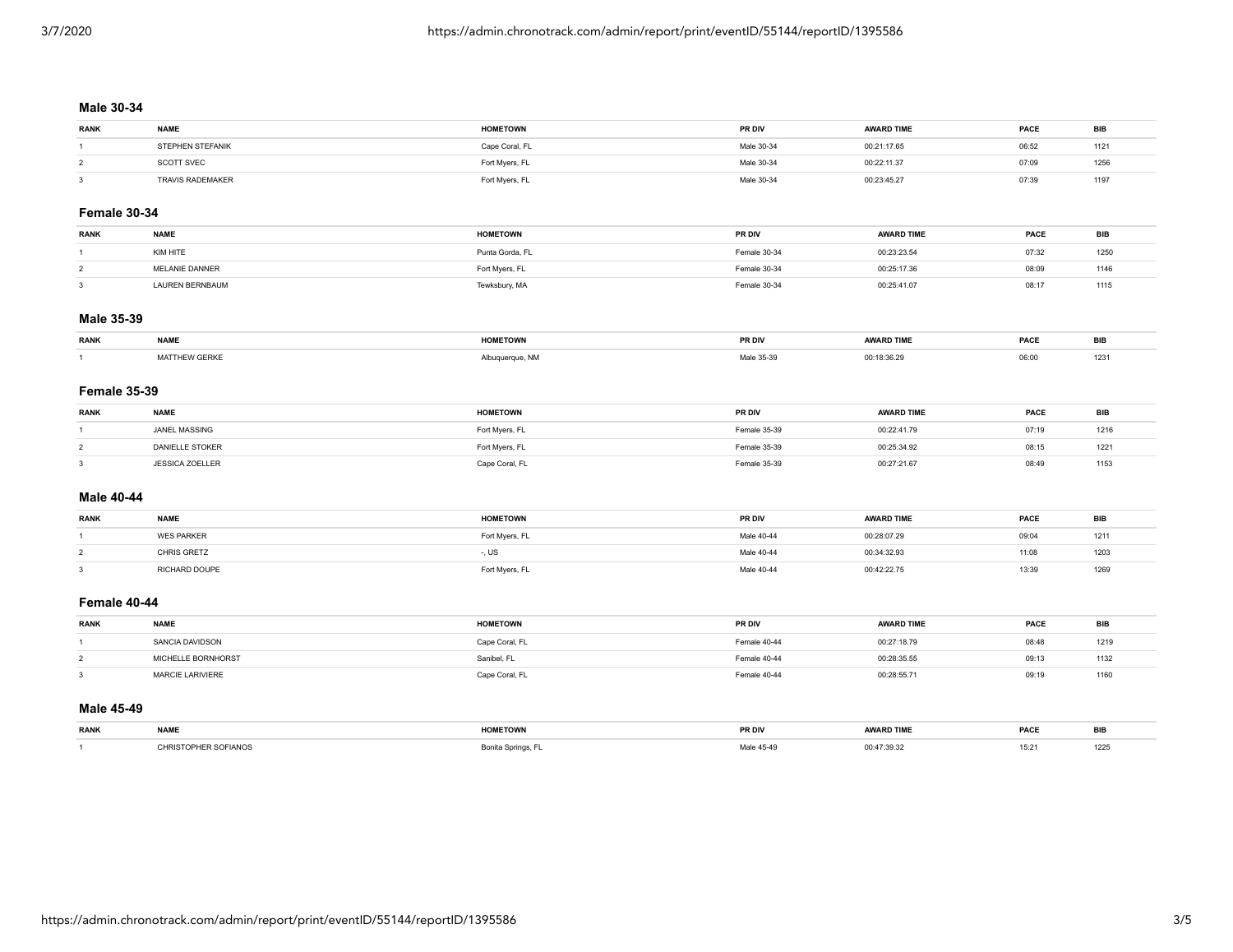## **Female 45-49**

| <b>RANK</b> | <b>NAME</b>      | <b>HOMETOWN</b>  | PR DIV       | <b>AWARD TIME</b> | PACE  | BIB  |
|-------------|------------------|------------------|--------------|-------------------|-------|------|
|             | HEATHER CAMPBELL | Cape Coral, FL   | Female 45-49 | 00:29:28.47       | 09:30 | 1236 |
|             | MARY WADLOW      | Apple Valley, MN | Female 45-49 | 00:35:12.35       | 11:20 | 1117 |
|             | KAYLA CONWAY     | -, US            | Female 45-49 | 00:41:32.62       | 13:23 | 1199 |

## **Male 50-54**

| <b>RANK</b> | <b>NAME</b>      | <b>HOMETOWN</b> | PR DIV     | <b>AWARD TIME</b> | PACE  | BIB  |
|-------------|------------------|-----------------|------------|-------------------|-------|------|
|             | <b>BOB OLSON</b> | ansing, MI      | Male 50-54 | 00:23:30.43       | 07:34 | 1243 |
|             | OHN DAVIDSON     | ിന്റെ Coral, FL | Male 50-54 | 00:24:50.95       | 08:00 | 1218 |
|             | JAMES LONG       | Coral. Fl       | Male 50-54 | 00:27:09.53       | 08:45 | 1240 |

## **Female 50-54**

| <b>RANK</b> | <b>NAME</b>         | <b>HOMETOWN</b> | PR DIV       | <b>AWARD TIME</b> | PACE  | <b>BIB</b> |
|-------------|---------------------|-----------------|--------------|-------------------|-------|------------|
|             | <b>HEIDI LECIUS</b> | , ບຽ            | Female 50-54 | 00:28:36.48       | 09:13 | 1202       |
|             | SHELLEY DEREU       | Cape Coral, FL  | Female 50-54 | 00:39:35.11       | 12:45 | 1106       |
|             | TONIA OLSON         | Lansing, MI     | Female 50-54 | 00:39:57.99       | 12:52 | 1244       |

## **Male 55-59**

| <b>RANK</b> | <b>NAME</b>         | <b>HOMETOWN</b> | PR DIV     | <b>AWARD TIME</b> | PACE  | BIE  |
|-------------|---------------------|-----------------|------------|-------------------|-------|------|
|             | MIKE MANN           | Knoxville, TN   | Male 55-59 | 00:22:28.32       | 07:14 | 1103 |
|             | <b>DAVID BASSEL</b> | Naples, FL      | Male 55-59 | 00:22:37.23       | 07:17 | 1255 |
|             | MARIO JOHNSON       | `ape Coral, FL  | Male 55-59 | 00:22:52.66       | 07:22 | 1210 |

#### **Female 55-59**

| <b>RANK</b> | <b>NAME</b>            | <b>HOMETOWN</b> | PR DIV       | <b>AWARD TIME</b> | PACE  | <b>BIB</b> |
|-------------|------------------------|-----------------|--------------|-------------------|-------|------------|
|             | PATTI SCHULE           | Fort Myers, FL  | Female 55-59 | 00:29:11.18       | 09:24 | 1159       |
|             | LUCINDA KELLEY         | Labelle, FL     | Female 55-59 | 00:29:38.76       | 09:33 | 1161       |
|             | <b>TERESA LOGRIECO</b> |                 | emale 55-59  | 00:31:41.58       | 10:13 | 1234       |

#### **Male 60-64**

| <b>RANK</b> | <b>NAME</b>        | <b>HOMETOWN</b>    | <b>PR DIV</b> | <b>AWARD TIME</b> | PACE  | BIB  |
|-------------|--------------------|--------------------|---------------|-------------------|-------|------|
|             | STEVE ANDERSON     | Fort Myers, FL     | Male 60-64    | 00:24:11.44       | 07:48 | 1177 |
|             | <b>STEVEN BUNN</b> | Bonita Springs, FL | Male 60-64    | 00:26:09.46       | 08:26 | 1272 |
|             | <b>GREG HARRIE</b> | Ft. Myers, FL      | Male 60-64    | 00:37:18.39       | 12:01 | 1101 |

# **Female 60-64**

| <b>RANK</b> | <b>NAME</b>                   | <b>HOMETOWN</b> | PR DIV       | <b>AWARD TIME</b> | PACE  | BЬ   |
|-------------|-------------------------------|-----------------|--------------|-------------------|-------|------|
|             | NANCY CARESTIA                | Watertown, NY   | Female 60-64 | 00:26:08.59       | 08:25 | 1140 |
|             | ROBIN SMITH                   | Erie, PA        | Female 60-64 | 00:26:34.39       | 08:34 | 1112 |
|             | <b><i>ERANCINE GOLDEN</i></b> | ehigh Acres, FL | Female 60-64 | 00:29:11.42       | 09:24 | 1111 |